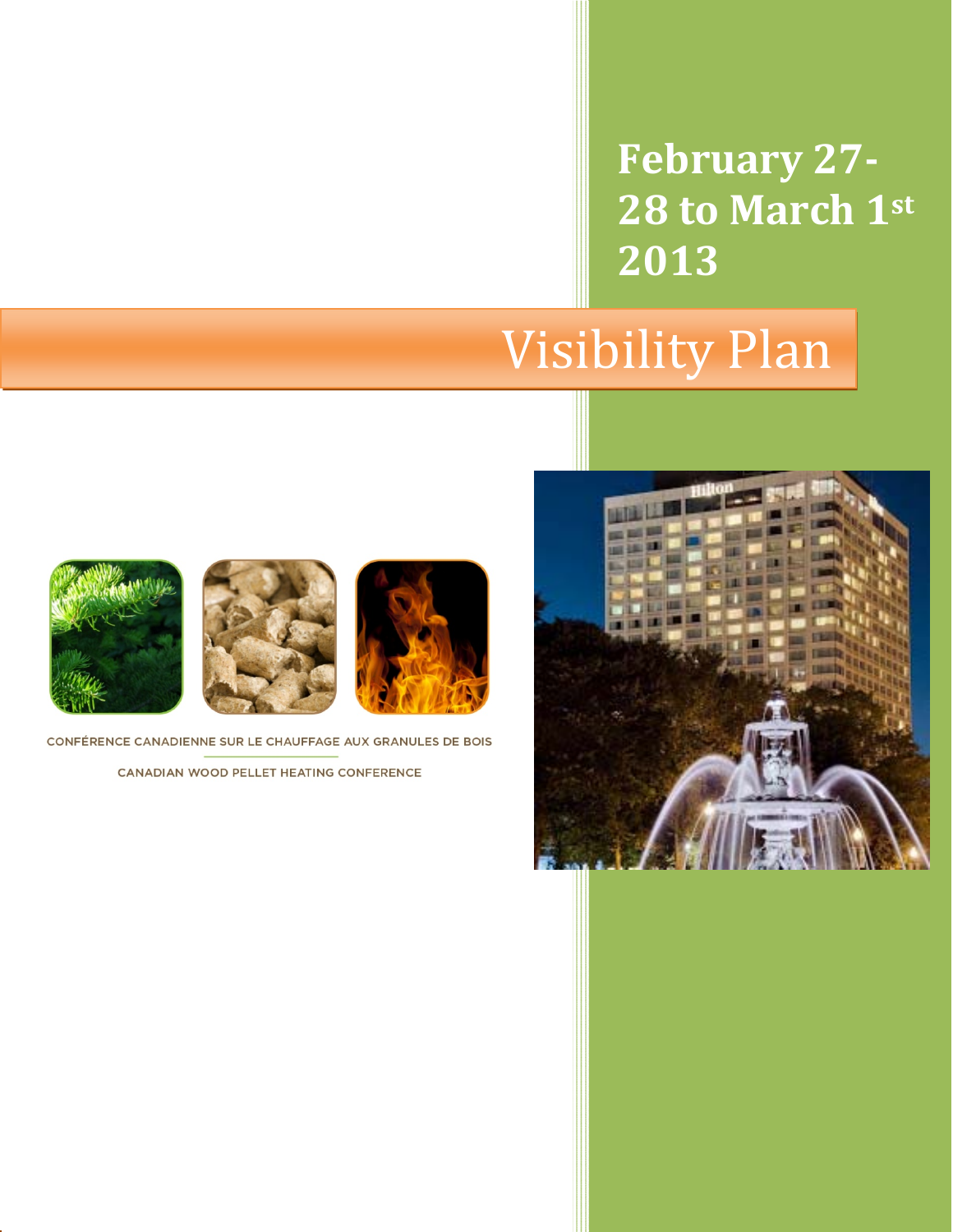### **Target audience**

- Professionals of the wood pellet industry: pellets producers, distributors, manufacturers or distributors of stoves or pellet boilers, retailers, heating supplies installers, etc.
- Developers
- Building professionals: architects, engineers, operators of heating systems, etc.
- Economic development officers
- Environmental organizations
- Professionals of the insurance business
- Potential clients

#### **Event purpose**

The goal is to introduce the concept and the benefits of modern pellet‐based heating systems to a wider audience. The conference also aims to discuss multiple topics of the sector: the Canadian heating market, the international development, the environmental aspects, the installation and innovation in the heating systems, the regulatory framework, the distribution network, etc.

#### **Price to participate in the event**

The conference fees are \$200 + \$10 GST + \$19.95 PST = \$229.50 (TPS: 137756698RT0001 and TVQ: 1016590980) for all the activities of the conference and the tradeshow. An online registration form for the participant is available at: http://www.quebecwoodexport.com/dev/inscription.aspx?evenement=55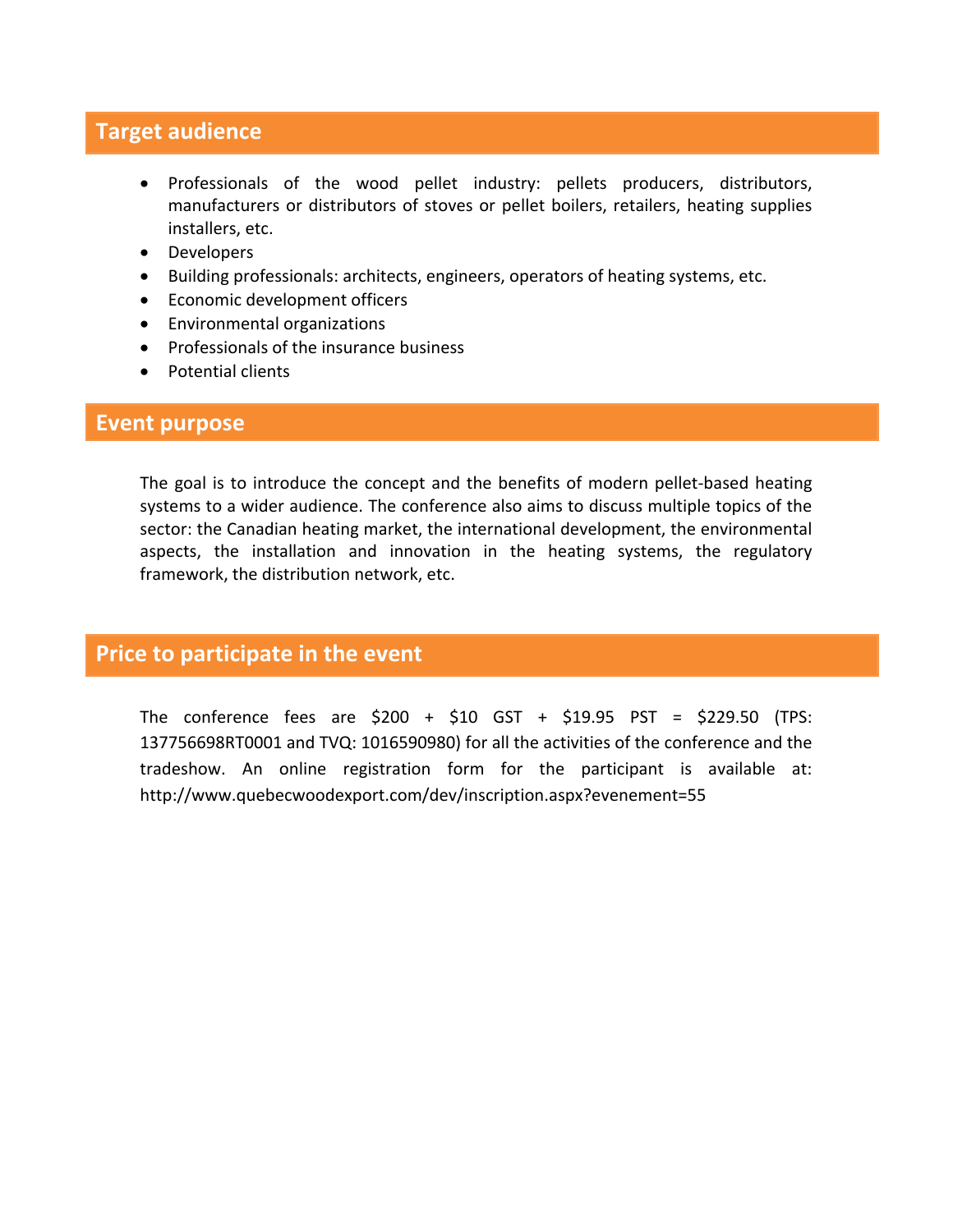**Preliminary Program**

**Wednesday, February 27th 2013**

**SITE VISITS** (Event starts at 1:00 PM – 5:00 PM)

**Thursdays, February**  $28^{th}$  $2013$  **(Event starts at 8:00 AM – 5:00 PM)** 

- **SESSION 1 MARKETS AND TRENDS** *The Canadian and International Wood Pellet Situation*
- **SESSION 2 PELLETS HEATING APPLIANCES**  *Great potential, vast possibilities!*
- **SESSION 3 ENVIRONMENTAL ISSUES AND SUSTAINABILITY** *How pellet heating systems are sustainable for the environment?*
- **SESSION 4 PANEL SESSION** *Challenges related to wood pellets heating in Canada: how to set this energy option as a fuel of the future?*

**Cocktail** 

**Friday, March 1st 2013** (Event starts at 8:00 AM – 12:00 PM)

- **SESSION 5 CASE STUDIES: RESIDENTIAL HEATING**  *Experiences and testimonies: examples of projects that work!*
- **SESSION 6 CASE STUDIES: COMMERCIAL AND INSTITUTIONNAL**  *Experiences and testimonies: examples of projects that work!*

#### **AND**

**The pellet industry TRADE SHOW** (**February 28th and March 1st 2013)**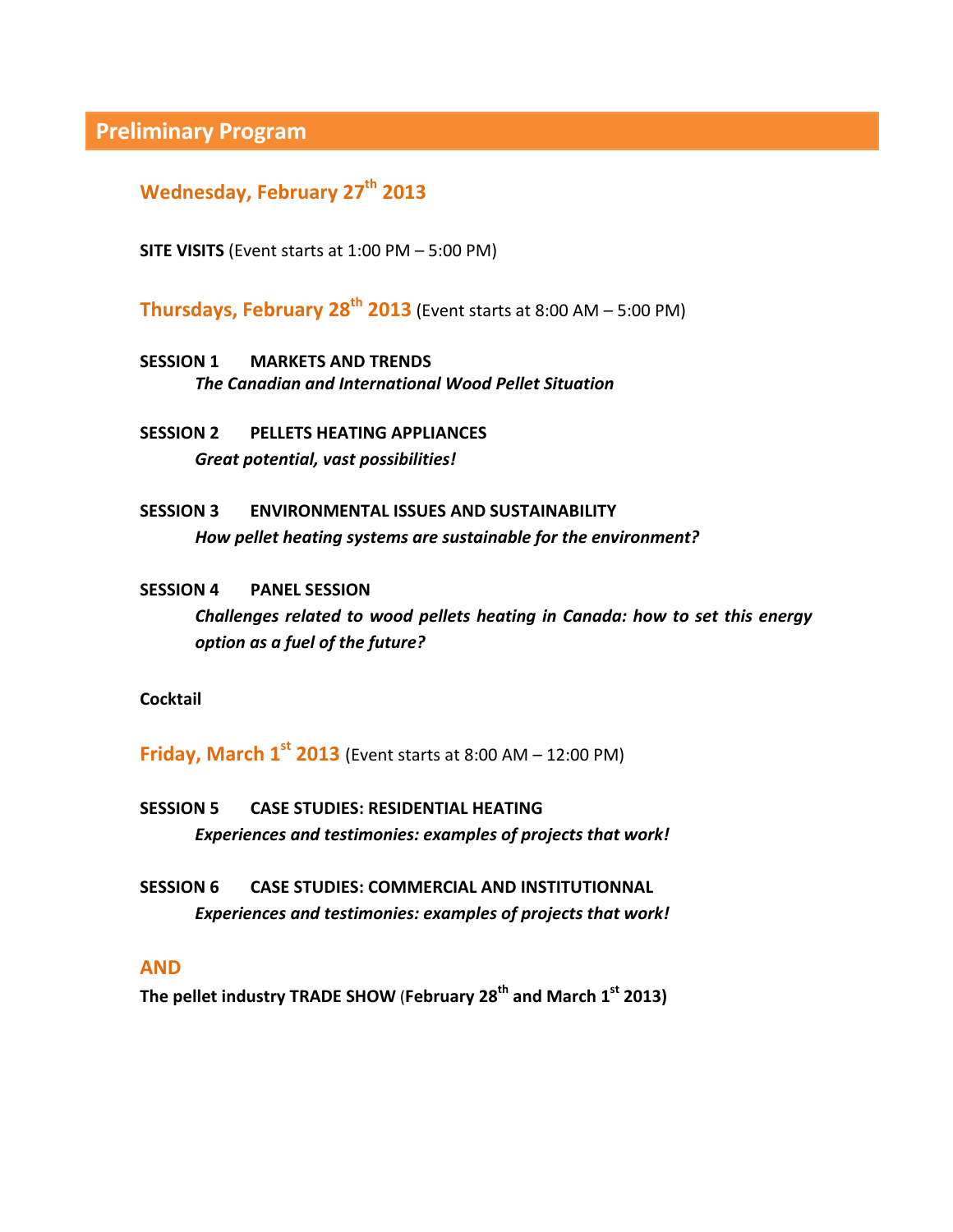## **Visibility plan**

#### **Principal sponsor (\$5,000) (only one available)**

- Cocktail on February 28 (logo on tables)
- Free booth
- Four passes (value of \$200 each)
- Principal logo on the "Thank you to our sponsors and partners" poster
- Logo on the event program
- Logo on the screen in the conference

#### **Supporter sponsor (\$2,500) (three available)**

- Lunch or Break sponsor (logo on tables)
- Free booth
- Two passes (value of \$200 each)
- Logo on the "Thank you to our sponsors and partners" poster
- Logo on the event program
- Logo on the screen in the conference

#### **Booth 10' x 10' (\$1,000)**

- Two passes (value of \$150 each)
- Logo on the "Thank you to our exhibitors" poster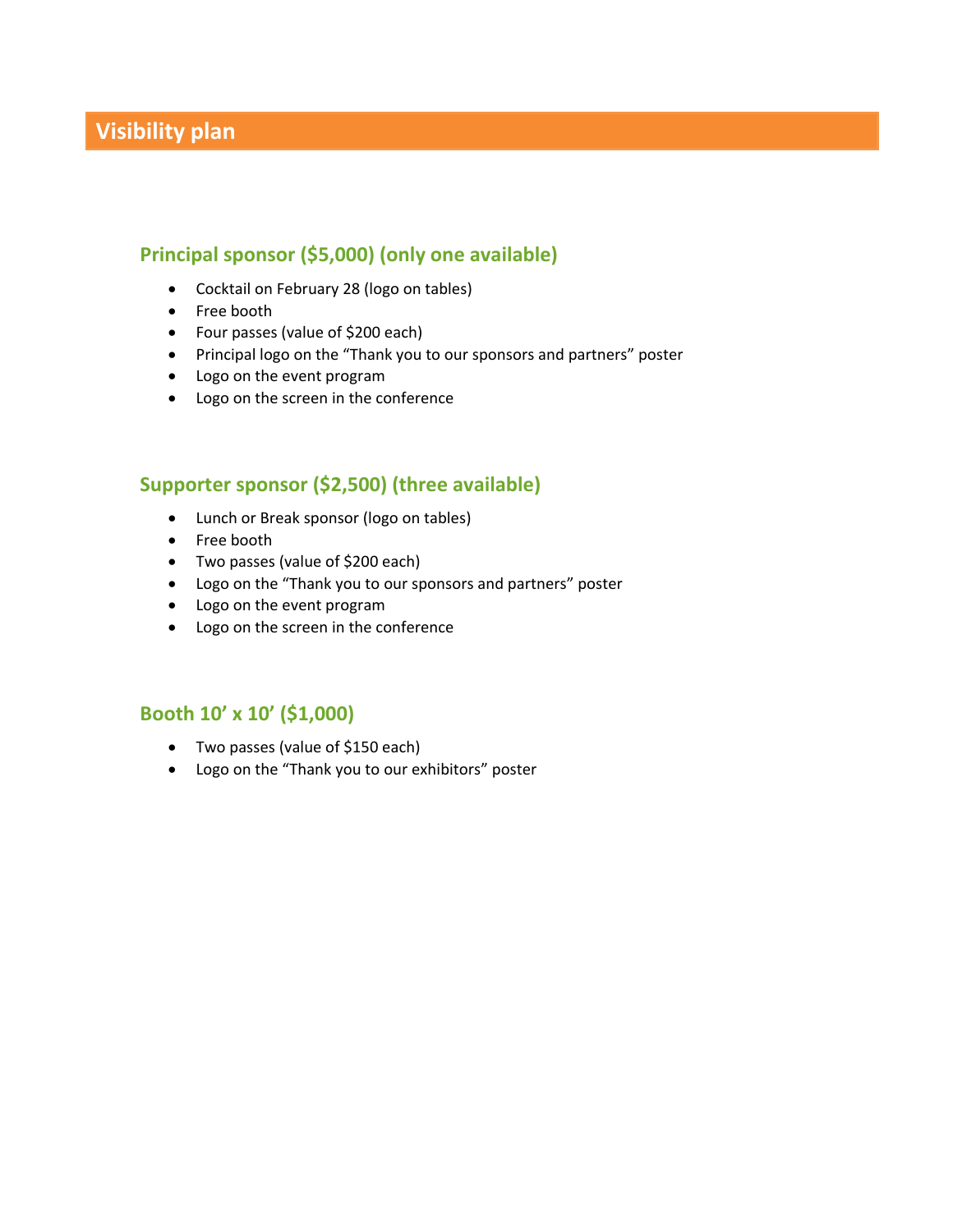# **Summary grid**

|                                                                                | <b>Principal Sponsor</b> | <b>Supporter sponsor</b> | <b>Exhibitor</b> |
|--------------------------------------------------------------------------------|--------------------------|--------------------------|------------------|
| Cocktail                                                                       |                          |                          |                  |
| lunch or break sponsor                                                         |                          | ◆                        |                  |
| Free booth                                                                     | ╈                        | ╈                        |                  |
| Four passes                                                                    | ╈                        |                          |                  |
| Two passes                                                                     |                          | ★                        | ★                |
| Principal logo on the<br>"Thank you to our<br>sponsors and partners"<br>poster |                          |                          |                  |
| Logo on the "Thank you<br>to our sponsors and<br>partners" poster              |                          |                          |                  |
| Logo on the "Thank you<br>to our exhibitors"<br>poster                         |                          |                          |                  |
| Logo on the event<br>program                                                   |                          |                          |                  |
| Logo on the screen in<br>the conference                                        |                          |                          |                  |
| Price                                                                          | \$5000                   | \$2500                   | \$1000           |
| Availability                                                                   | $\mathbf{1}$             | 3                        | 10               |